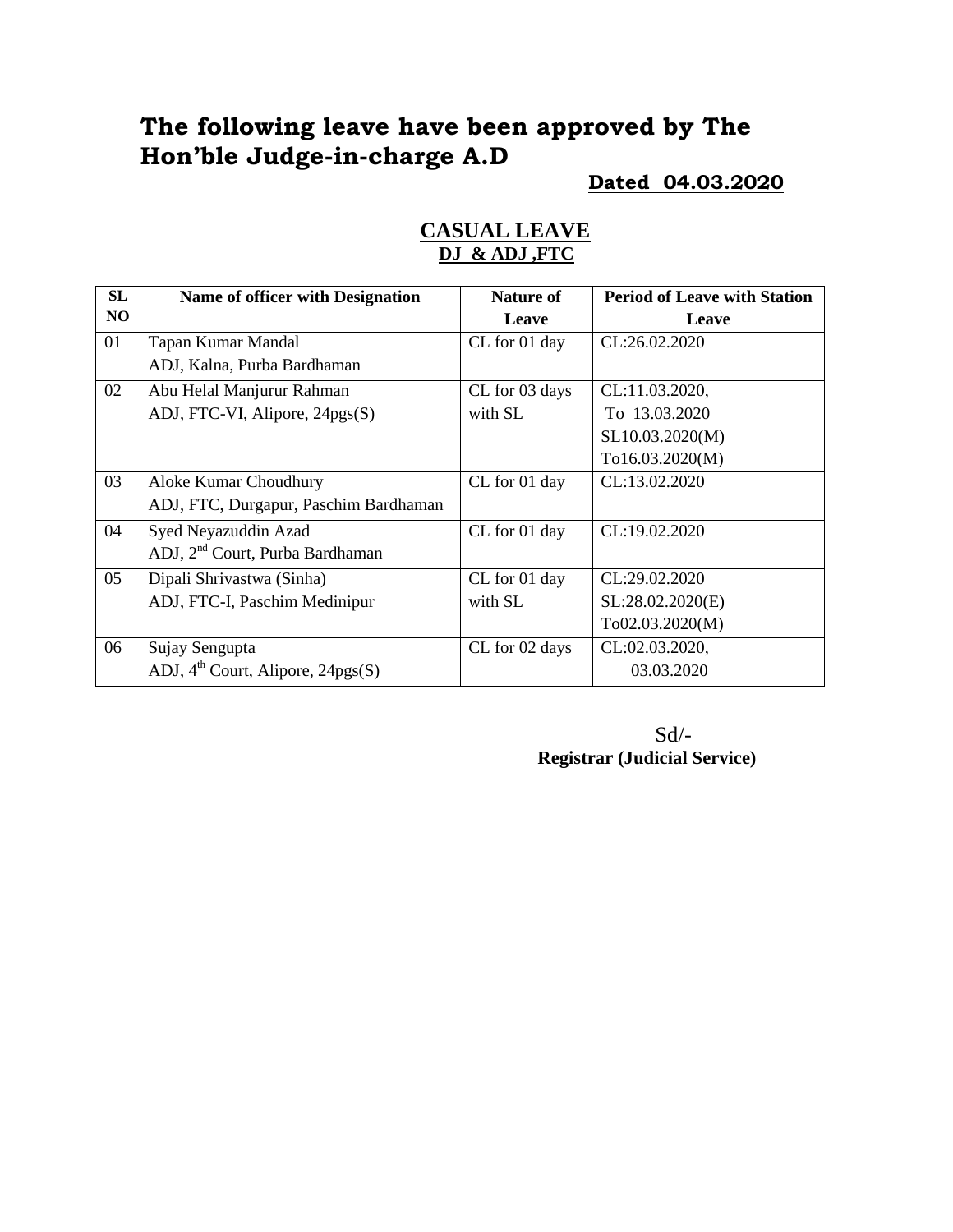# **The following leave have been approved by The Hon'ble Judge-in-charge A.D**

### **Dated 04.03.2020**

| SL | Name of officer with Designation              | <b>Nature of Leave</b> | <b>Period of Leave with Station</b> |
|----|-----------------------------------------------|------------------------|-------------------------------------|
| NO |                                               |                        | Leave                               |
| 01 | Deepto Ghosh                                  | CL for 02 days         | CL:07.03.2020,                      |
|    | ADJ, FTC-I, Purba Bardhaman                   | with SL                | 11.03.2020                          |
|    |                                               |                        | SL:06.03.2020(E)                    |
|    |                                               |                        | To 12.03.2020(M)                    |
| 02 | Nayyar Azam Khan                              | CL for 02 days         | CL:04.03.2020,                      |
|    | ADJ, 1 <sup>st</sup> Court, Jhargram          | with SL                | 05.03.2020                          |
|    |                                               |                        | SL:03.03.2020(E)                    |
|    |                                               |                        | To 06.03.2020(M)                    |
| 03 | Paresh Chandra Karmakar                       | CL for 01 day          | CL:07.03.2020                       |
|    | ADJ, Baruipur, 24pgs(S)                       | with SL                | SL:07.03.2020(M)                    |
|    |                                               |                        | To 07.03.2020(E)                    |
| 04 | Sovan Kumar Mukhopadhyay                      | CL for 01 day          | CL:05.03.2020                       |
|    | ADJ, 1 <sup>st</sup> Court, Asansol, Paschim  | with SL                | SL:04.03.2020(E)                    |
|    | Bardhaman                                     |                        | To 06.03.2020(M)                    |
| 05 | Indiwar Tripathi                              | SL                     | SL:07.03.2020(E)                    |
|    | ADJ, FTC, Ranaghat, Nadia                     |                        | To 11.03.2020(M)                    |
| 06 | Manoj Kumar Sharma                            | CL for 01 day          | CL:07.03.2020                       |
|    | ADJ, 4 <sup>th</sup> Court, Krishnagar, Nadia | with SL                | SL:06.03.2020(E)                    |
|    |                                               |                        | To 11.03.2020(M)                    |
| 07 | Plaban Mukherjee                              | CL for 01 day          | CL:07.03.2020                       |
|    | ADJ, 1 <sup>st</sup> Court, Kakdwip, 24pgs(S) | with SL                | SL:06.03.2020(E)                    |
|    |                                               |                        | To 11.03.2020(M)                    |

## **CASUAL LEAVE DJ & ADJ ,FTC**

Sd/- **Registrar (Judicial Service)**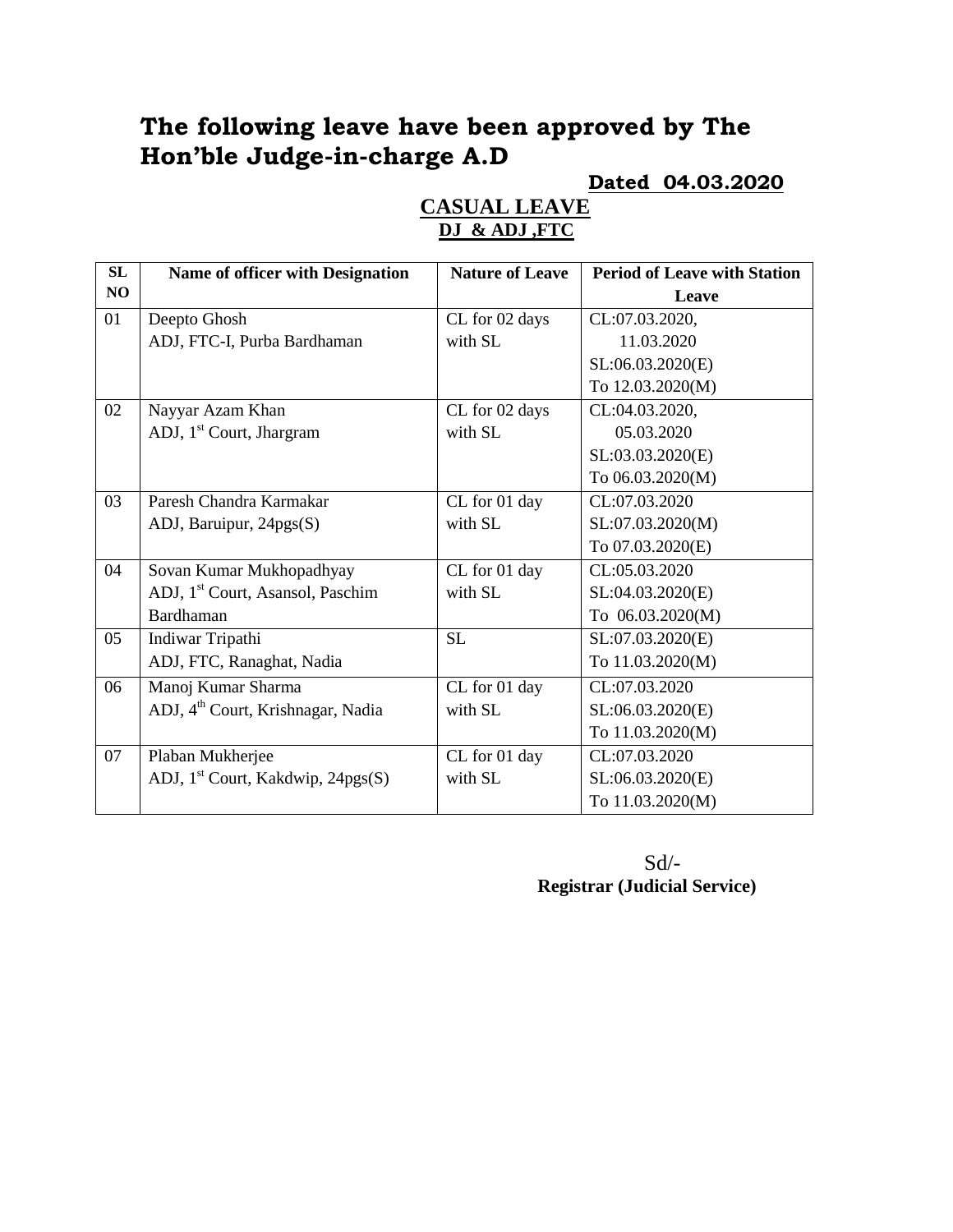# *The following leave have been approved by the Hon'ble Judge-in-Charge A.D.*

 **Dated : 04.03.2020** 

#### **DJ / ADJ**

| SL<br>N <sub>O</sub> | Name of officer with Designation                                        | <b>Nature of Leave</b>   | <b>Period of Leave with Station</b><br><b>Leave</b> |
|----------------------|-------------------------------------------------------------------------|--------------------------|-----------------------------------------------------|
| 01.                  | Smt. Chaitali Chatterjee (Das)<br>DJ, Hooghly                           | Earned Leave for 02 days | From 08.06.2020 to 09.06.2020                       |
| 02.                  | Sri Suratheswar Mondal<br>ADJ, 2 <sup>nd</sup> Court, Arambagh, Hooghly | Earned Leave for 06 days | From 16.04.2020 to 21.04.2020                       |

### **JM**

| <b>SL</b><br>NO | Name of officer with Designation                              | <b>Nature of Leave</b>   | <b>Period of Leave with Station</b><br>Leave |
|-----------------|---------------------------------------------------------------|--------------------------|----------------------------------------------|
| 03.             | Smt. Ruby Singh<br>JM, 2 <sup>nd</sup> Court, Ranaghat, Nadia | Earned Leave for 04 days | From 10.03.2020 to 13.03.2020                |

#### **CJ(JD)**

| SL<br>N <sub>O</sub> | Name of officer with Designation               | <b>Nature of Leave</b>   | <b>Period of Leave with Station</b><br>Leave |
|----------------------|------------------------------------------------|--------------------------|----------------------------------------------|
| 04.                  | Mr. Pushpendu Mondal<br>CJ(JD), Chachal, Malda | Earned Leave for 02 days | From 12.03.2020 to 13.03.2020                |

**Sd/-**

 **Registrar (Judicial Service)**